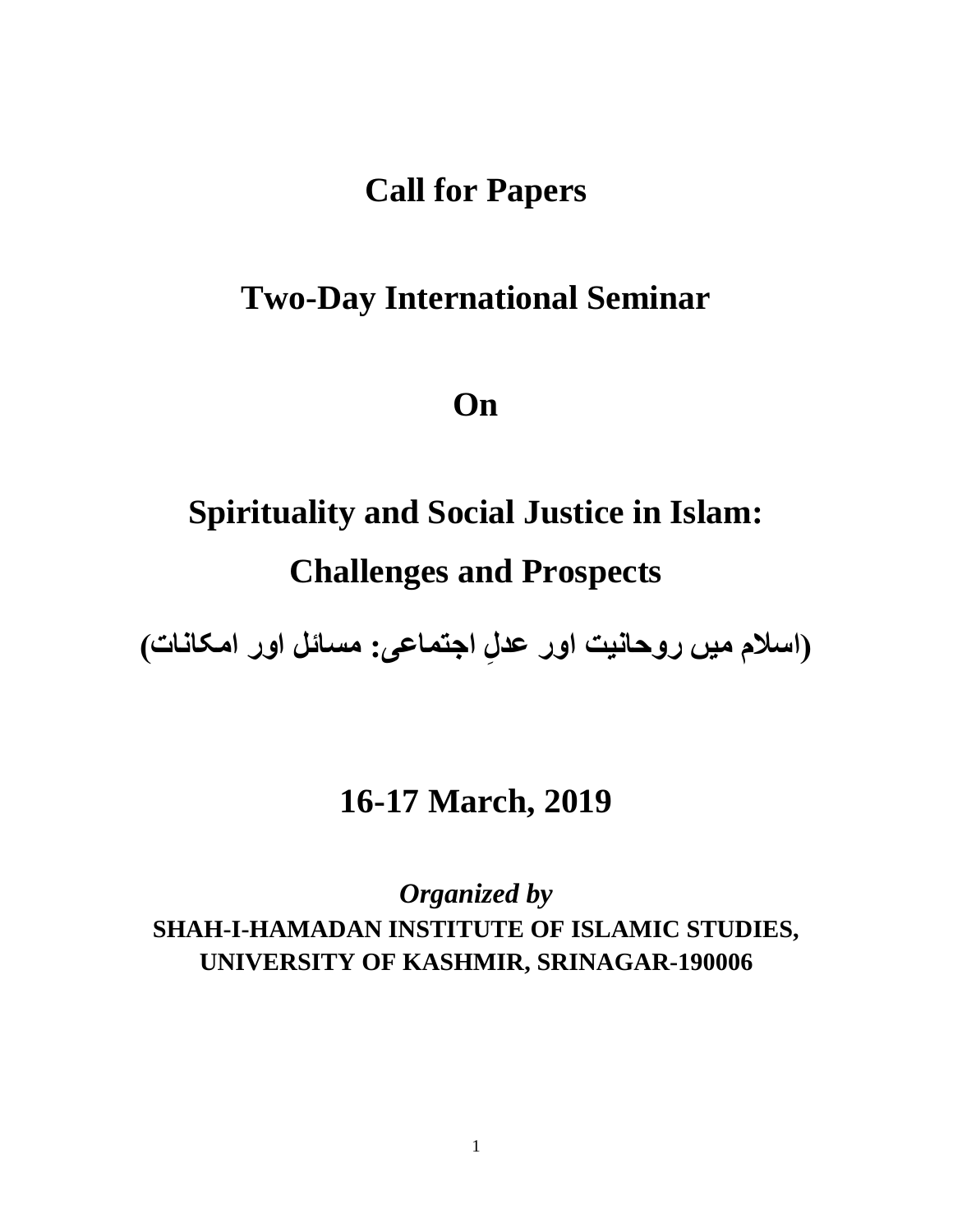### **Concept Note**

Islam is a revealed religion. It is the inner voice of man and shapes his social ethics. Both the *Quran* and the *Sunnah* of Prophet Muhammad <sup>on</sup> propound the principles of spirituality and social justice. Spirituality is related to man's esoterics *(batin)* while his practical life exoterics *(zahir)* is founded on social justice. Spirituality is essential reality of Islam as it is rooted in *iman, tazkiyah, ihsan* and observing the ritual worship *(ibadah)*. In the subsequent days of Islam it came to be known as *tasawwuf* (generally associated with the purification of self). However, it always laid a durable foundation of human personality, society and culture in Islam. As soon as this spirituality got corrupted or unattended by the people it affected the true social and cultural development. Social system in Islam is founded on the principle of justice that ensures basic freedoms to each individual. Justice in Islam is embedded in all the fundamental freedoms of man. Here he can live peacefully and prosperously as his religious, social, economic and political freedoms are granted in a proper way.

There is a rich legacy of spirituality and social justice in Islam. In the early ages of Islam, Muslims were committed to their spiritual doctrines adhering deeply to their faith, *ibadat,* piety and devotion to God. In due course of time, Sufi circles and orders got developed to popularise the message of love, brotherhood, composite culture, tolerance, equality, pluralistic outlook, accommodative sprit and peace. Similarly in the practical sphere, people were granted all their basic freedoms so that they will not feel any insecurity and live peacefully. The Prophet's  $\cong$  Madinan state and that which was established by the Pious Caliphs depict the true model of Islamic social justice. On all fronts of life social securities were granted in a good deal. There was no discrimination between a Muslim and a non-Muslim in granting the basic rights (protection to religion, life, property, progeny, honour, etc.) Down the ages, the grandeur of this tradition of social justice got declined in Muslim societies due to their internal weaknesses as well as colonial onslaught of the West and it is now beset with new situations and predicaments.

Nevertheless, at present mankind in general faces socio-spiritual crisis and reproachment to Islamic spirituality and social justice is of great relevance. In this backdrop our institute is organizing a two-day International seminar on "Spirituality and Social Justice in Islam: Challenges and Prospects" on 16<sup>th</sup>-17<sup>th</sup> March, 2019 in the University of Kashmir, Srinagar. The seminar mainly aims at having deliberations by the scholars, academicians and experts in the field on key aspects of the theme in a broader way. It will also provide an opportunity to look into the issues of spirituality and social justice in a comparative way while touching upon the conventions of other religious philosophies of religions like; Hinduism, Buddhism, Christianity etc. The seminar, we hope, will explore the efficacy of Islamic spirituality and system of social justice in the context of contemporary challenges. We invite scholars, researchers and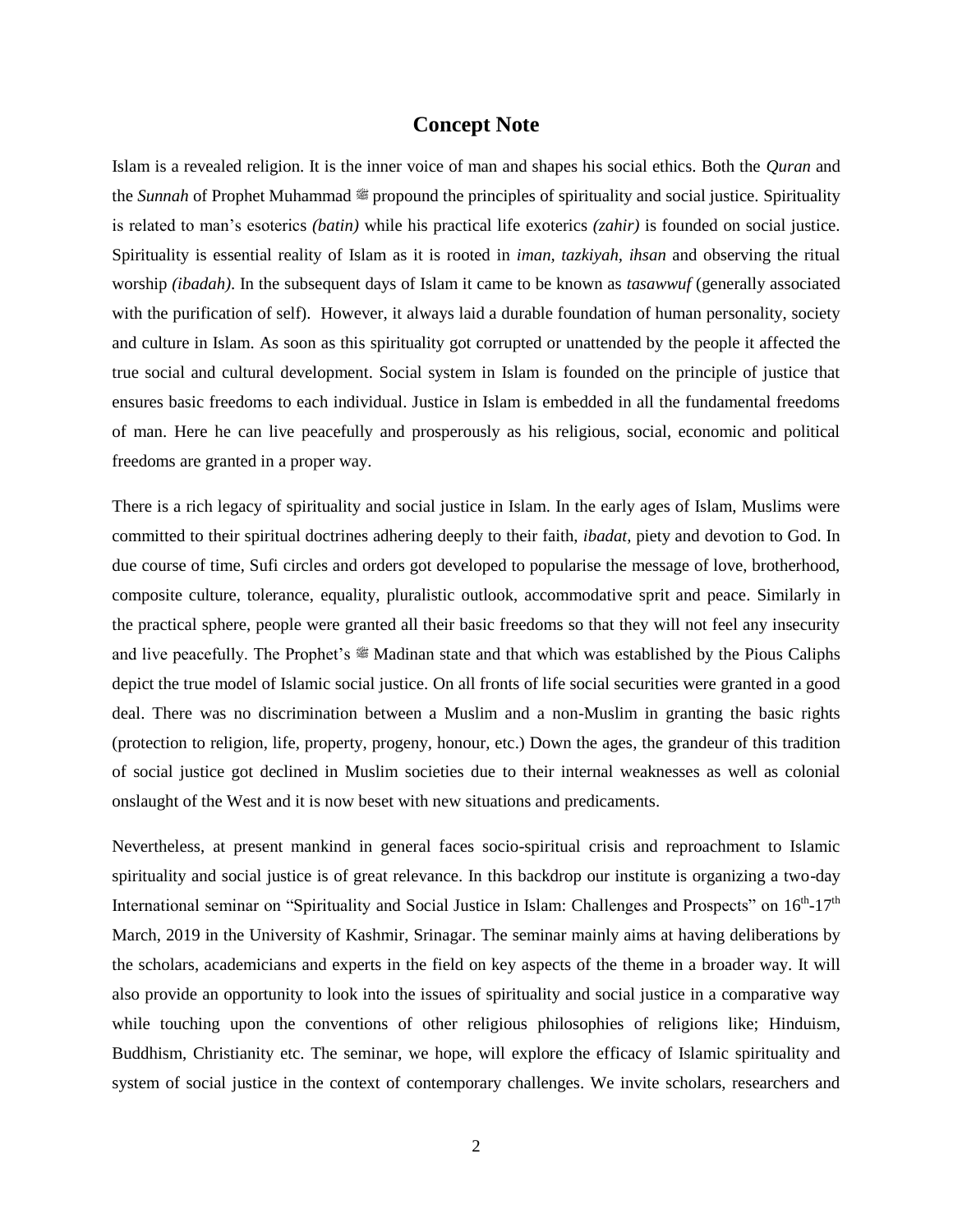academicians all over the world having expertise in the subject or allied subjects to contribute a paper **either in English or Urdu** to the seminar on any one of the below mentioned or related themes:

- 1. Spirituality: Meaning and its Place in Islam
- 2. Early Development of Islamic Spirituality/ Tasawwuf
- 3. Impact of Sufi Personalities/ Movements on Society
- 4. Spirituality in Conventional Philosophical Traditions (Greek, Iranian and Western)
- 5. Spirituality and Social Justice in other Religious Traditions (Hinduism, Buddhism, Christianity etc.)
- 6. Islamic Spirituality and Contemporary Socio-Psychological Crisis
- 7. Contribution of Prominent Contemporary Scholars to Spiritual Thought of Islam
- 8. Social Justice in Islam: Nature and Early Development
- 9. Social Justice and the Prophet's Madinan Covenant (*Mithaq-i-Madinah*)
- 10. Social Justice in Islam and Human Rights
- 11. Islamic Democratic System and Contemporary Challenges
- 12. Islamic Social Justice and Rights of Minorities
- 13. Gender Justice in Islam and the Challenges of Contemporary Feminism
- 14. Islamic Social Justice and Rights of Children/ Underprivileged
- 15. Islamic Social Justice and International Relations

.1 اسالم میں روحاویت کی حقیقت اور اہمیت

.2 اسالمی تصوف کا ارتقاء

.3 اوساوی سماج پر صوفیائے کرام / تحریکات کے اثرات

.4 یوواوی/ایراوی/ مغربی فکری تاریخ میں روحاویت کا مقام

- .5 ہىدومت، بدھ مت اور عیسائیت میں روحاویت اور معاشرتی عدل کا تصور
	- .6 اسالمی روحاویت اور عصری سماجی و وفسیاتی مسائل
- 7. اسلامی روحانی فکر کے فروغ میں معاصر علماء/ دانشوروں کی خدمات
	- 8. اسلام میں عدل اجتماعی: ماہیت اور ابتدائی تاریخ

ِق مدیىہ کے تىاظر میں .9 عد ِل اجتماعی میثا

- 10. اسلامی عدلِ اجتماعی اور قانون حقوق انسانی
	- .11 اسالم کا وظاِم جمہوریت اور معاصر مسائل
- .12 اسالمی عد ِل اجتماعی اوراقلیتوں کے حقوق
- 13. اسلام میں تصورِ جنس اور معاصر تحریکِ نسواں
	- .14 اسالم میں بچوں اور کمزوروں کے حقوق
	- 15. اسلامی عدل اجتماعی اوربین الاقوام*ی* تعلقات